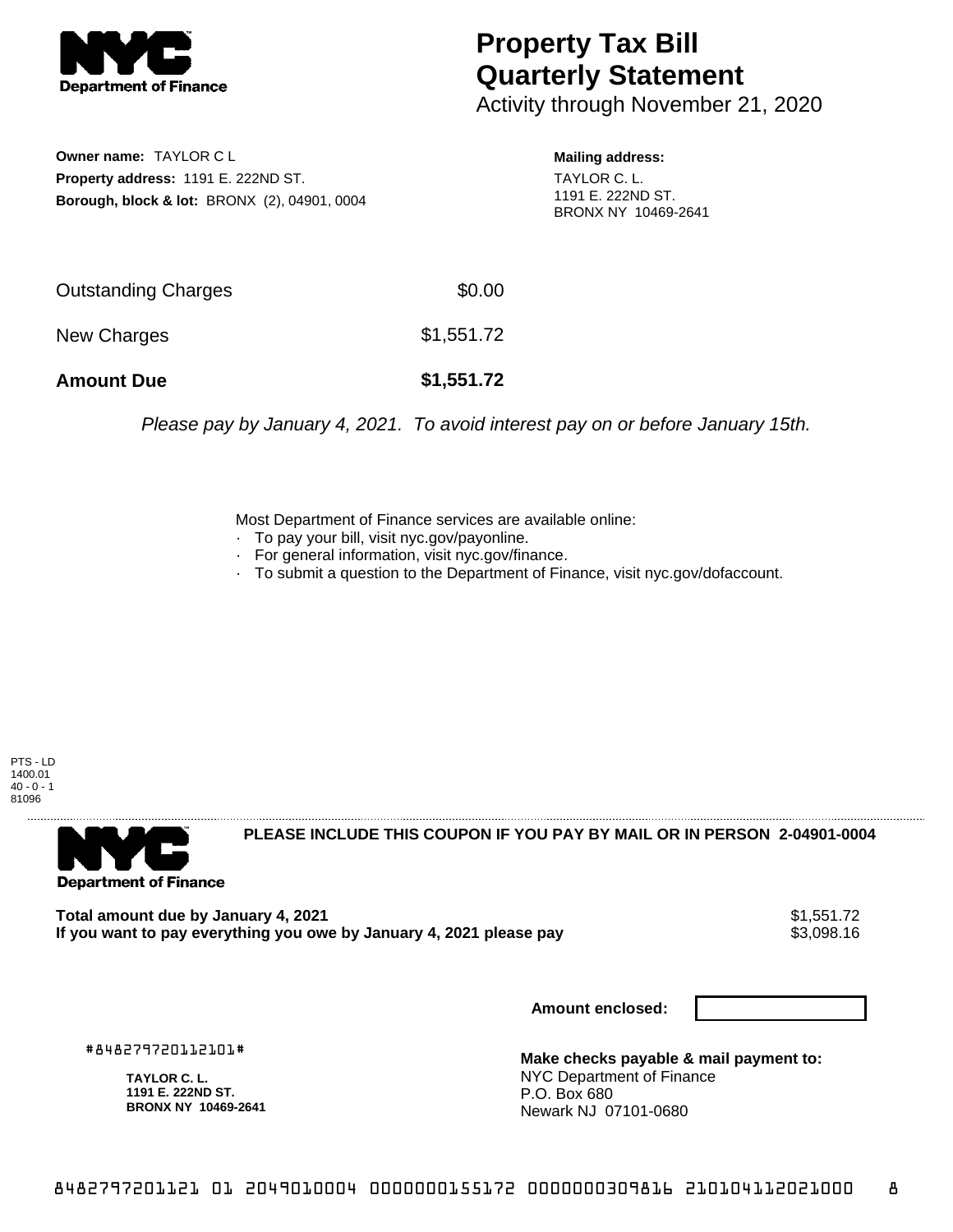

| <b>Billing Summary</b>                                                                                         | <b>Activity Date Due Date</b> | Amount        |
|----------------------------------------------------------------------------------------------------------------|-------------------------------|---------------|
| Outstanding charges including interest and payments                                                            |                               | \$0.00        |
| <b>Finance-Property Tax</b>                                                                                    | 01/01/2021                    | \$1,570.68    |
| <b>Adopted Tax Rate</b>                                                                                        |                               | $$-18.96$     |
| <b>Total amount due</b>                                                                                        |                               | \$1,551.72    |
| <b>Tax Year Charges Remaining</b>                                                                              | <b>Activity Date Due Date</b> | <b>Amount</b> |
| <b>Finance-Property Tax</b>                                                                                    | 04/01/2021                    | \$1,570.68    |
| <b>Adopted Tax Rate</b>                                                                                        |                               | $$-18.96$     |
| Total tax year charges remaining                                                                               |                               | \$1,551.72    |
| If you want to pay everything you owe by January 4, 2021 please pay                                            |                               | \$3,098.16    |
| If you pay everything you owe by January 4, 2021, you would save:                                              |                               | \$5.28        |
| How We Calculated Your Property Tax For July 1, 2020 Through June 30, 2021                                     |                               |               |
|                                                                                                                | Overall                       |               |
| Tax class 1 - Small Home, Less Than 4 Families                                                                 | <b>Tax Rate</b>               |               |
| Original tax rate billed                                                                                       | 21.1670%                      |               |
| New Tax rate                                                                                                   | 21.0450%                      |               |
| <b>Estimated Market Value \$518,000</b>                                                                        |                               |               |
|                                                                                                                |                               | <b>Taxes</b>  |
| <b>Billable Assessed Value</b>                                                                                 | \$31,080                      |               |
| <b>Taxable Value</b>                                                                                           | \$31,080 x 21.0450%           |               |
| <b>Tax Before Abatements and STAR</b>                                                                          | \$6,540.80                    | \$6,540.80    |
| Basic Star - School Tax Relief                                                                                 | $$-1,410.00$                  | $$-296.00**$  |
| Annual property tax                                                                                            |                               | \$6,244.80    |
| Original property tax billed in June 2020                                                                      |                               | \$6,282.72    |
| <b>Change In Property Tax Bill Based On New Tax Rate</b>                                                       |                               | $$-37.92$     |
| ** This is your NYS STAR tax savings. For more information, please visit us at nyc.gov/finance or contact 311. |                               |               |

Please call 311 to speak to a representative to make a property tax payment by telephone.

## **Home banking payment instructions:**

- 1. **Log** into your bank or online bill pay website.
- 2. **Add** the new payee: NYC DOF Property Tax. Enter your account number, which is your boro, block and lot, as it appears here: 2-04901-0004 . You may also need to enter the address for the Department of Finance. The address is P.O. Box 680, Newark NJ 07101-0680.
- 3. **Schedule** your online payment using your checking or savings account.

## **Did Your Mailing Address Change?**

If so, please visit us at **nyc.gov/changemailingaddress** or call **311.**

When you provide a check as payment, you authorize us either to use information from your check to make a one-time electronic fund transfer from your account or to process the payment as a check transaction.